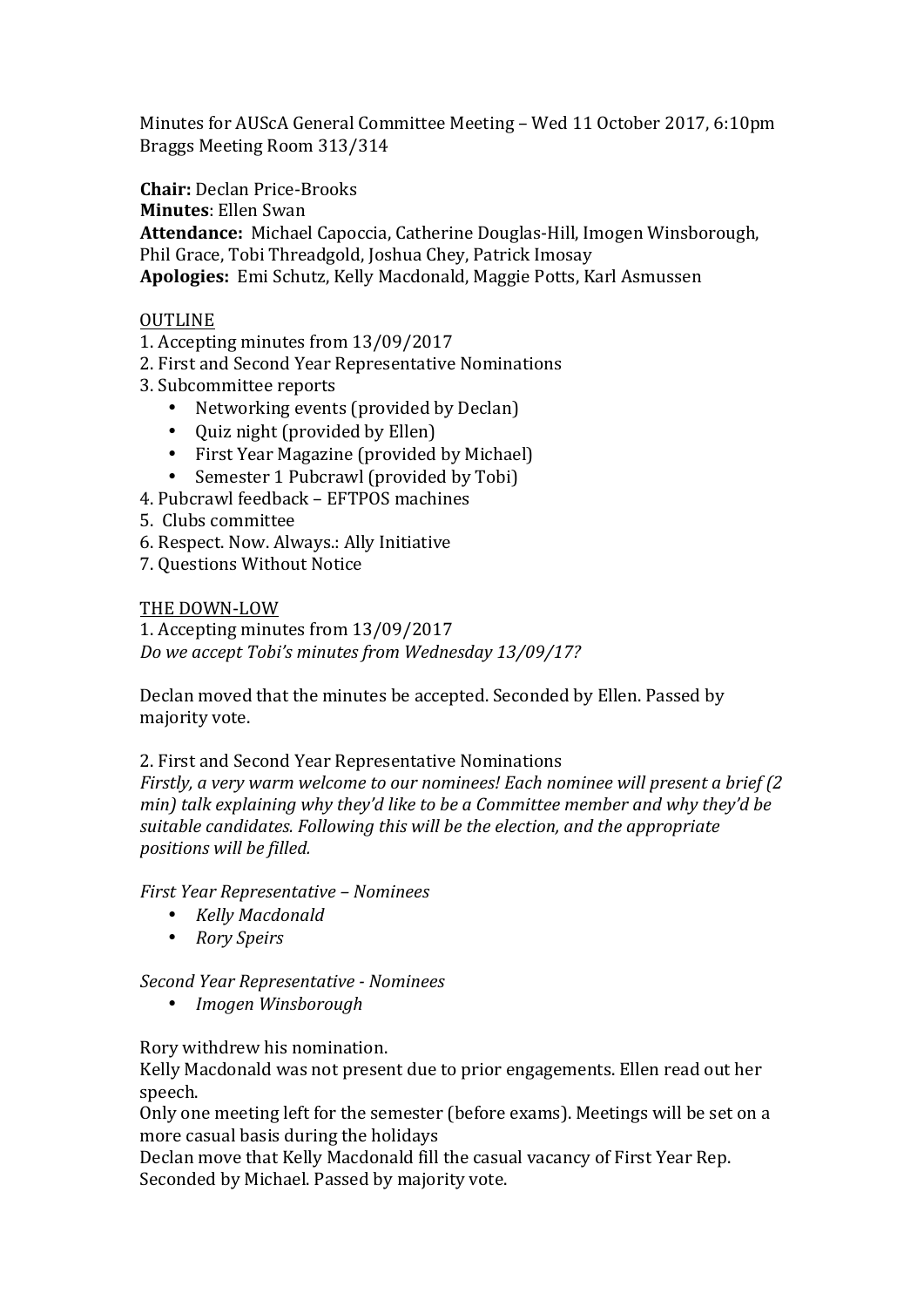Imogen Winsborough running unopposed.

Declan moved that Imogen fill the casual vacancy of Second Year Rep. Seconded by Phil, passed by majority vote.

3. Subcommittee reports

1. Networking events (provided by Declan)

*Due to difficulty obtaining speakers (had a few, not enough one dropped out)* and *basically a major time deficit on my part I was unable to get stuff organized in time, as such the event/s* won't be going ahead unless some else is able to volunteer *to run them.*

To that end, I wish to start a discussion about the addition of two new positions at *the next AGM, a networking officer and a pub-crawl officer, due to the high workload associated with these two roles having a dedicated people for the whole year* would be beneficial. It would also free up the broader committee and provide *greater managerial certainty.*

2. Ouiz night (provided by Ellen)

*We have been invoiced by the University club (\$757) for the Responsible Person,* room setup and drinks. RP has been booked from 6-10pm, bought 4x cartons of *Coopers Pale Ale, 3x cartons of Hills Apple Cider. We have access to the room from 4pm, need to vacate by 10:30pm.* 

*Questions have been written, along with two extra rounds, if needed. Will also hold table games between each round of questions. I would like to propose that we omit the Kahoot game (mobile phone based), as we are running short of time to organise this. As a counter, I propose that we have a few sheets for table games (icon challenges, Rebus puzzles etc.)* that are collected perhaps halfway through *the night.* After the final round, we can go through the answers to the table games.

| <b>BUSINESS</b>                   | <b>DONATION</b>                                                       |
|-----------------------------------|-----------------------------------------------------------------------|
| San Churro Rundle Street          | Bag of rocky road                                                     |
| Nano Cafe                         | \$20 gift voucher                                                     |
| Serafina boutique Rundle<br>Place | Necklace and earrings set                                             |
| <b>Dymocks Rundle Mall</b>        | Some lovely romance novels                                            |
| Leatherworks Adelaide             | 2x A6 leatherbound journals (chevron leather and<br>mastrano cowhide) |
| <b>Gamma Rays Comics</b>          | Funky Spiderman book                                                  |

*A number of prizes have been obtained:*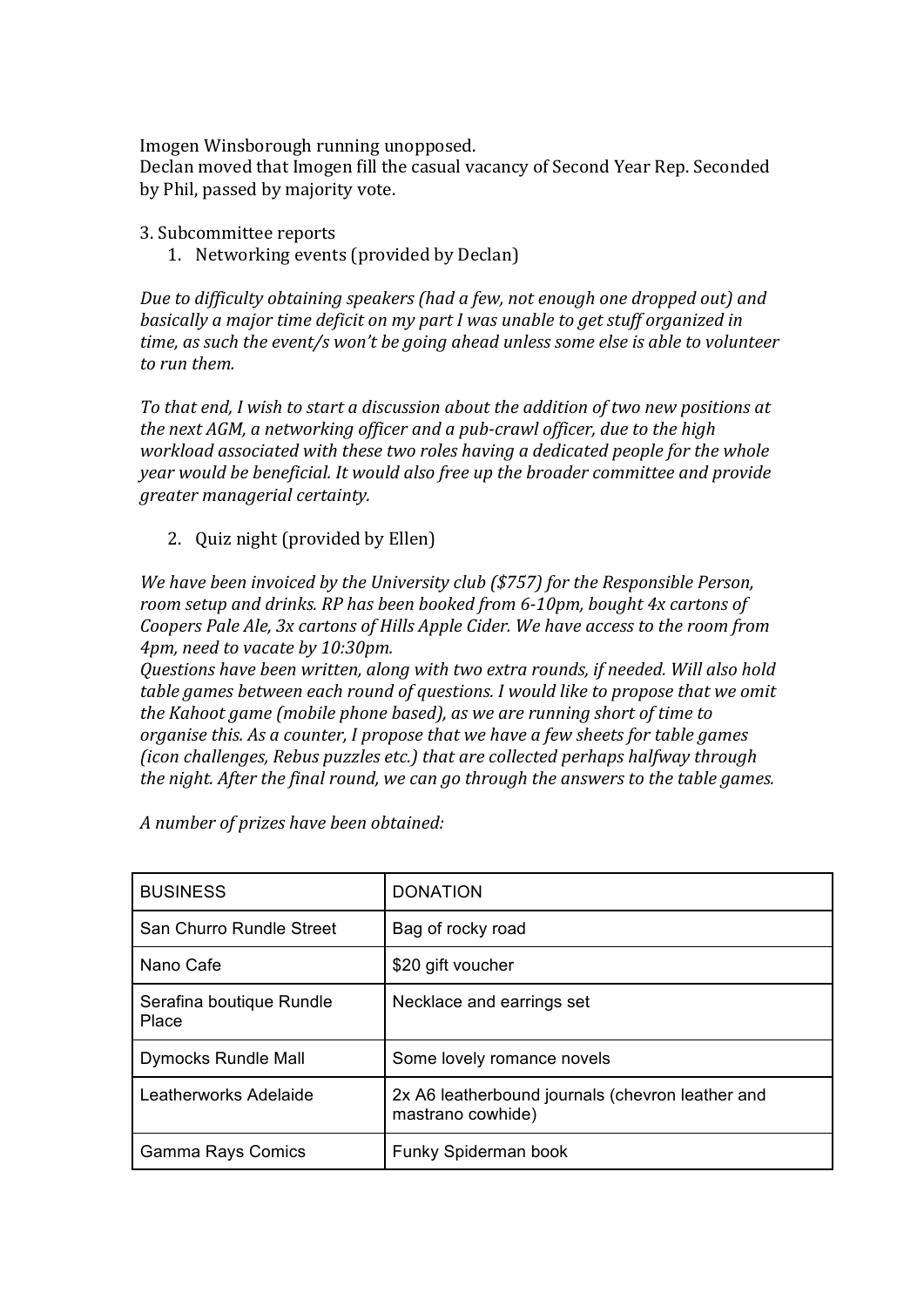| <b>Streetlight Adelaide</b>            | \$25 Gift voucher                                                    |
|----------------------------------------|----------------------------------------------------------------------|
| Blow It's a Hair Thing Adelaide<br>CBD | \$100 gift voucher                                                   |
| <b>Adelaide City Library</b>           | Lots of science books, including one on why GMO foods<br>are bad lol |
| V                                      | Cans of V (Tobi u da real MVP)                                       |
| <b>Palace Nova Cinemas</b>             | 4x double passes                                                     |
| EB games Citi Cross                    | 3x Popvinyl characters                                               |
| Kmart                                  | Voucher (Michael do you know where this is?)                         |
| <b>Sports Card World</b>               | Old AFL trading cards (lots!!!!)                                     |
| <b>Intencity Marion</b>                | Hamper prize                                                         |
| <b>Gamesworld Marion</b>               | Board games (x4)                                                     |

Still need to do:

- *Order pizza ASAP* (3x big pizzas per table)
- *Create Google Slides document (questions and answers)*
- Have copies of answers available to markers
- *Check we have enough napkins for pizza*
- *Write "Who Am I?"* and "Scientist or Serial Killer?" questions
- *Prepare Scavenger Hunt list*
- Purchase bottle of spirits for the coin toss game
- *rebus puzzles and logo quiz writing*

We have sought permission from Phil to use some Club money to purchase any *additional knick knacks for prizes.*

We also require two people to mark answers on the night, as well as someone to MC the night, if there are any volunteers?

*Also, please advertise like mad to your pals!!!!* 

62 tickets sold, as at  $11/10/17$ , Facebook boost (paid) didn't really help sales. Tobi – needs to transport V cans to uni from his apartment on Hindley street at 3pm on Friday – putting the feelers out for volunteers

3. First Year Magazine (provided by Michael)

*We have secured \$3000 funding from the Faculty for the magazine (yay)* (that's *6000 soft serves??)*

*Changes for the printing run this year:* 

- *A5 booklet*
- *600 copies, not 800*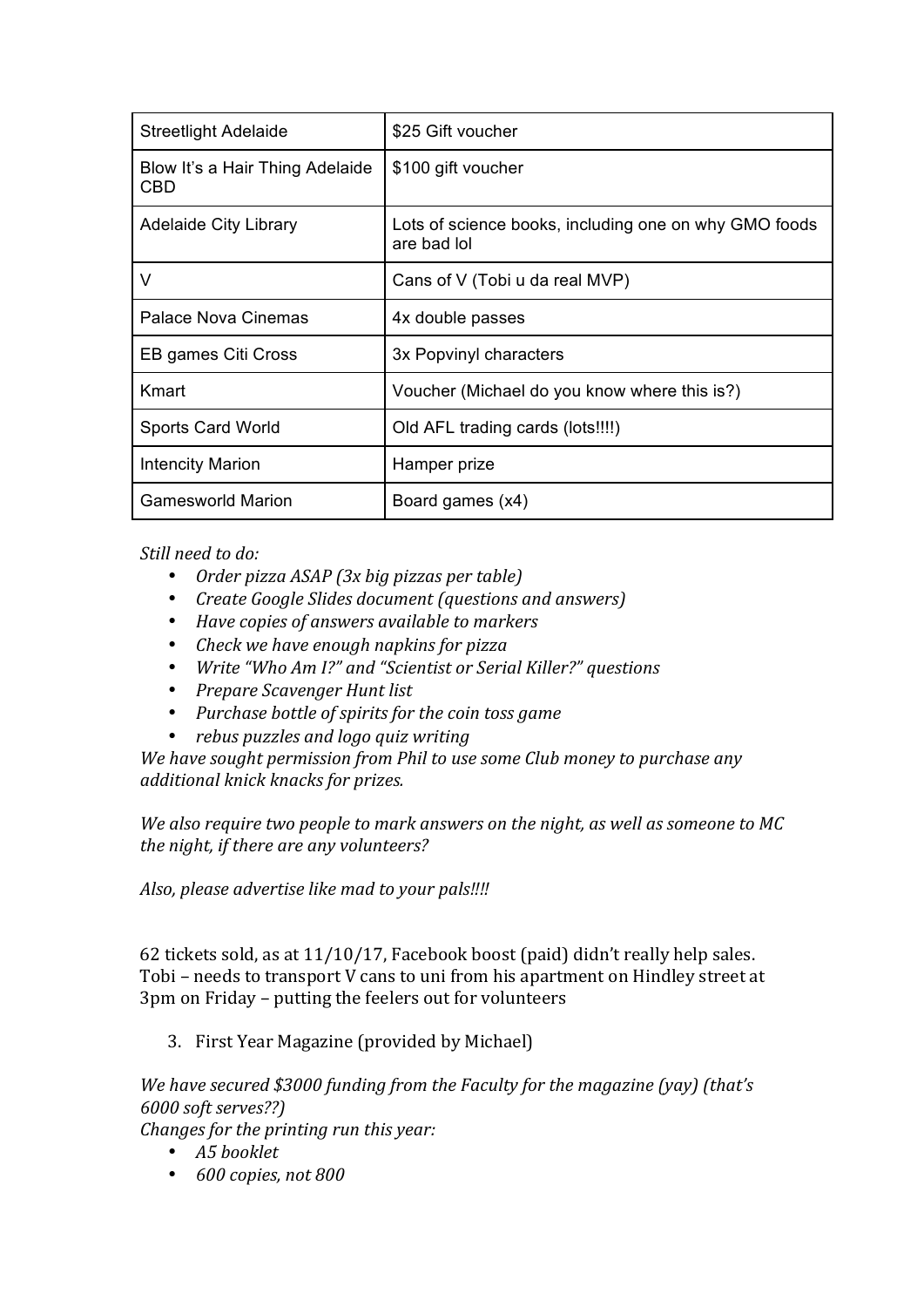- *Expand magazine content to include Waite and Roseworthy campuses*
- Map to include Student Counselling, Disability and Education and Welfare *Officer locations*

*Marketing department has also been contacted to see if we can modify the North Terrace campus map to highlight the key Science buildings, rather than seek out a graphics designer again*

*Jill* from the Faculty would also like a final draft of the booklet prior to printing *(particularly as the Faculty/University is funding the publication)* 

Ordering less books at a smaller size, but cost more? Iill was happy with last years mag. Emi is back end of October Will contact ShineSA again, get the condoms. Catherine to upload the Google form soon to allow submissions from people. Could specifically advertise the "Study habits" section.

4. Semester 1 Pubcrawl (provided by Tobi)

4. Pubcrawl feedback – EFTPOS machines At the previous meeting, it was asked that Phil and Tobi look into different EFTPOS *machine options for club payments/making sales easier.* 

Idea of having the first pubcrawl as more clubs than pubs  $-$  can we do this? First semester is mostly pubs, second semester is mostly clubs. Phil is in favour of this arrangement.

Pubs – Tobi wants to get people better value for money for their shirts Wants to push hard for actually having discounts/more than drink specials. One of our main venues  $(P)'s$  is closing down (lest we forget), something to keep in mind.

Ultimately, the route will be up to the pub crawl subcommittees.

EFTPOS machine - they haven't done anything. Committed to have something done by next meeting.

Declan moved that all subcommittee reports be accepted. Seconded speedily by Catherine. Passed by majority vote.

5. Clubs committee

At a previous committee meeting the *idea* of Phil grace running for clubs *committee was discussed, the time has come to talk about this more fully. Specifically* whether its something we are interested in (i.e. pros and cons), the *issue of dual roles (i.e. if the committee is happy to have Phil as both treasurer and*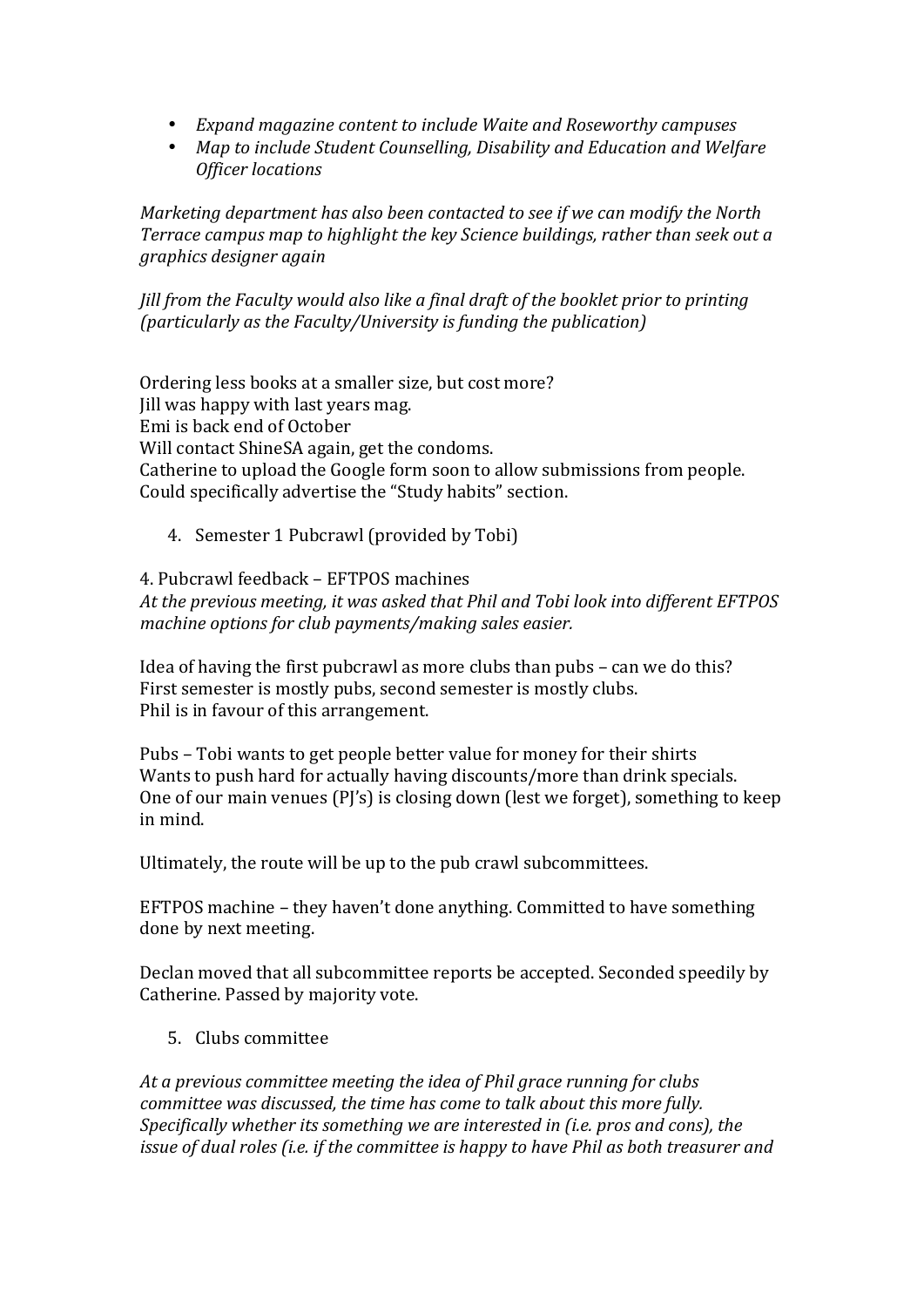*a clubs committee member from December through the AGM), and other practicalities.*

In order to aide us in this discussion, if the committee is willing, Patrick Imaysay (a *current clubs committee member)* may be invited to attend in order to provide *factual information regarding the nature of the role.* 

Declan asked Patrick to outline the clubs committee.

The Club Committee is essentially a subcommittee to AUU board, generally handles all affairs of clubs. Administrator is person who administers all of the committee's decisions. Main components - handle registrations for clubs. Currently affiliated AUU clubs can apply for grants to the Clubs committee. They also handle disputes between clubs, and between people within clubs. You can request a recommendation for the clubs committee to mediate a dispute. Elections: coming up end of October. Any club can nominate a person to run for a position on the clubs committee.

Club president's vote – representative election.

Declan – What impact has being on the Arts and clubs committee been? Partick – I resigned from the former beforehand.

If your club appears on the agenda, you're expected to declare conflict of interest. By convention, would one recuse themself if a topic pertaining to your club comes up.

Tobi asked when the elections will be. Patrick will probably find out on Tuesday.

Declan – hopes that having Phil on the clubs committee will allow AUScA to make broader contacts with other clubs, as we have been relatively isolated to other clubs. Help to make sure that for any changes to the way clubs are managed, we would have a say in.

Patrick – More chances to be involved in direct interactions with other clubs. Also, do not overspend the budget.

Tobi – can we get a grant for inviting more people to the President's dinner?

Michael – Phil, do you still want to be on the Clubs Committee? Phil – Last discussion, the overwhelming discussion was that he resign as treasurer. Would rather not lose him as a treasurer on Dec 1, is it still worth applying?

Would expect that if he did run, he would recuse himself from AUScA related matters/financials and not write any grants on behalf of AUScA during his overlap on both committees.

Phil would not like to resign, he would also like to break the Treasurer stereotype and make it through one (1) whole term.

NOTE – Club elections are NOT held during Student Elections. There appeared to be a lot of confusion and miscommunication regarding how clubs committee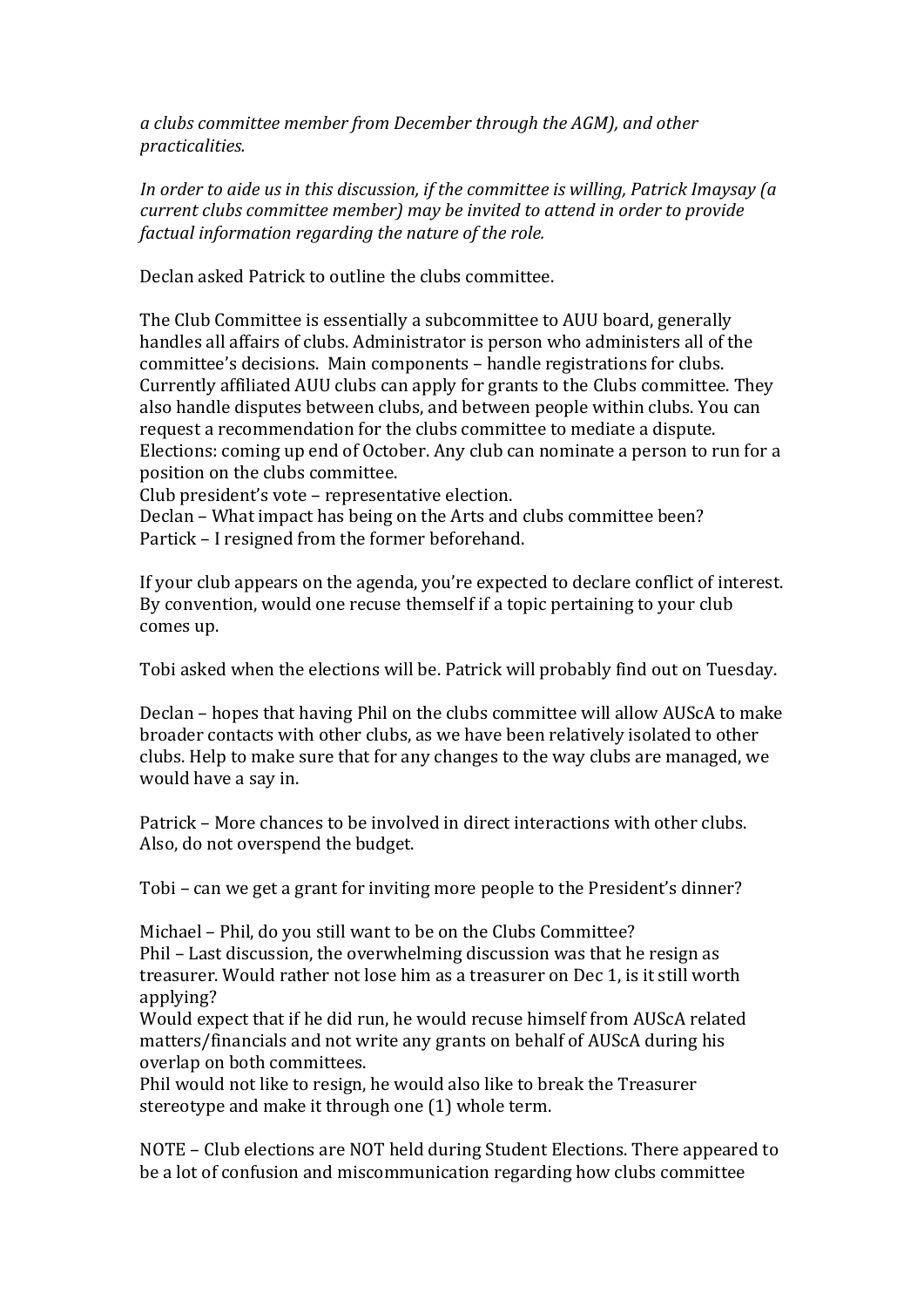operates previously. Also, to be able to have a seat on the clubs committee, need to be a committee member of a club??

Declan move that the committee nullify any previous motions regarding restrictions placed regarding sitting on the AUScA committee and clubs committee.

Seconded by Tobi. Passed by majority vote.

Tobi again asked Phil is he wanted to nominate for the Clubs committee, as the previous vote was quite close. (4 for, 3 opposed).

Michael under the assumption that those who join the clubs committee are excommittee members from other clubs.

Clarification by Patrick – There is no expectation from Clubs committee for people to resign from their respective clubs to join the clubs committee. No real consensus, more personal choice.

Tobi moved that should Phil desire to, AUScA nominate him for the position of Clubs committee representative/member. Seconded by Catherine. Unanimous vote in favour.

Declan moved that AUScA thank Patrick for his time. Seconded by Tobi. Passed by all. Patrick left the meeting.

6. Respect. Now. Always.: Ally Initiative

*Still trying to arrange a meeting time with the convenor of the initiative, would likely include training for the next committee.* 

Declan has been speaking with people  $-$  The Ally initiative is an idea for institutional membership of the taskforce.

If the Committee is willing, Declan put forward that AUScA could become a member of the Ally initiative  $-$  if this happens, there would be training provided for future committees in sexual assault and harassment safety, including those for minority groups.

As far as we know, no other clubs have offered themselves as a "pilot" Terms of the club membership are yet to be determined.

Tues October 24 Sexual Assault and Harassment training – expecting 6 people from AUScA. Total of 20 people at the training (5 r from eng, 1 from CHEms, 3 from AHSS, 1 from swing dancing, 4 from geo (incoming executive committee).

Likely discussion of this topic will be quite slow.

7. Questions Without Notice

Tobi – do we have a new morals officer? We have not received the Morals Officer's report for the vear thus far. Declan to contact Zane and ask him for any materials/information he may have.